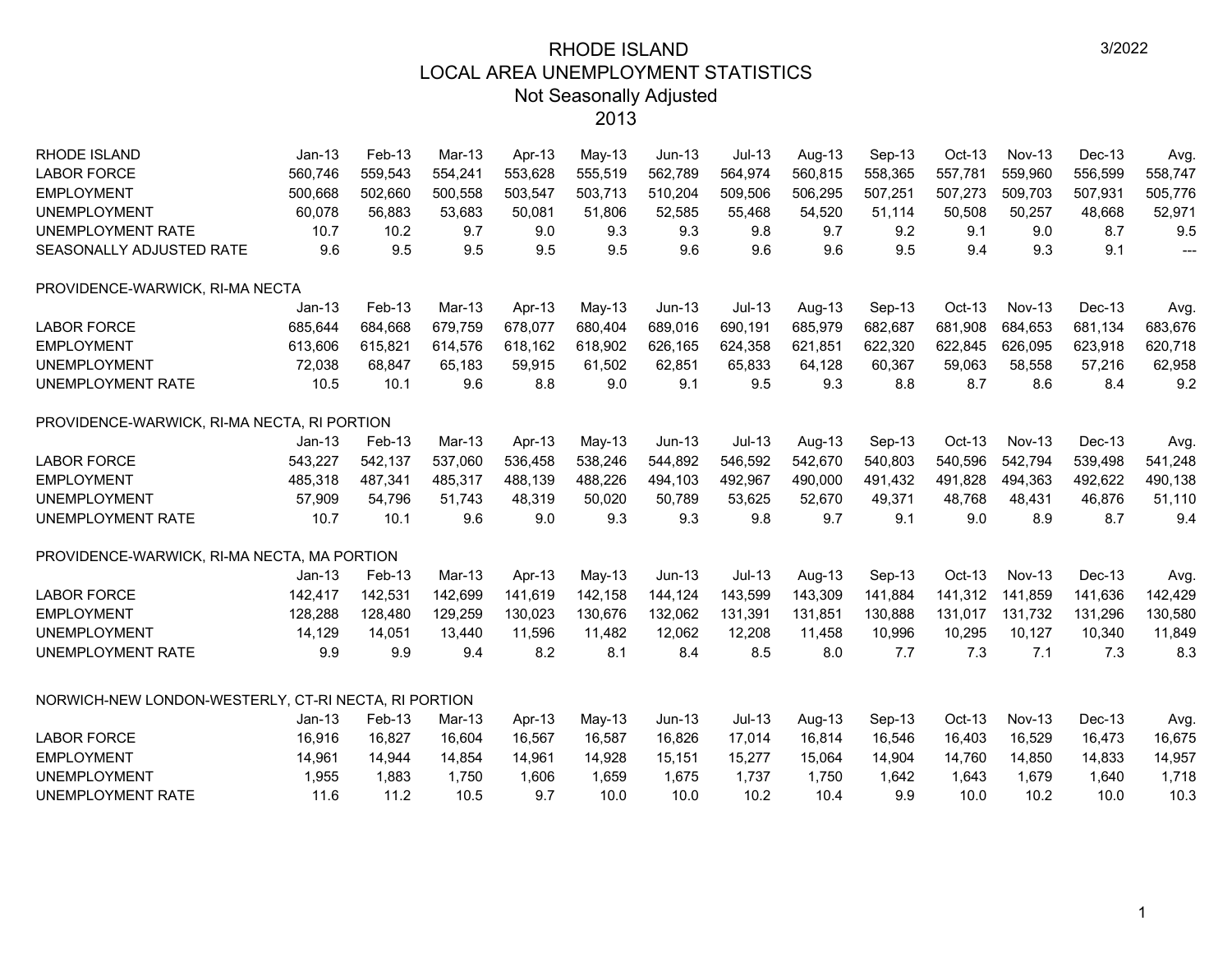| <b>BARRINGTON</b>        | Jan-13   | Feb-13 | $Mar-13$ | Apr-13 | $May-13$ | $Jun-13$      | $Jul-13$ | Aug-13 | Sep-13 | $Oct-13$ | <b>Nov-13</b> | Dec-13 | Avg.   |
|--------------------------|----------|--------|----------|--------|----------|---------------|----------|--------|--------|----------|---------------|--------|--------|
| <b>LABOR FORCE</b>       | 8,404    | 8,391  | 8.343    | 8,360  | 8,357    | 8,444         | 8,457    | 8,427  | 8,420  | 8,382    | 8,466         | 8,400  | 8,404  |
| <b>EMPLOYMENT</b>        | 7,768    | 7,800  | 7,768    | 7,813  | 7,815    | 7,909         | 7,890    | 7,843  | 7,866  | 7,872    | 7,913         | 7,885  | 7,845  |
| <b>UNEMPLOYMENT</b>      | 636      | 591    | 575      | 547    | 542      | 535           | 567      | 584    | 554    | 510      | 553           | 515    | 559    |
| <b>UNEMPLOYMENT RATE</b> | 7.6      | 7.0    | 6.9      | 6.5    | 6.5      | 6.3           | 6.7      | 6.9    | 6.6    | 6.1      | 6.5           | 6.1    | 6.7    |
| <b>BRISTOL</b>           | $Jan-13$ | Feb-13 | $Mar-13$ | Apr-13 | May-13   | $Jun-13$      | $Jul-13$ | Aug-13 | Sep-13 | Oct-13   | <b>Nov-13</b> | Dec-13 | Avg.   |
| <b>LABOR FORCE</b>       | 12,287   | 12,210 | 12,076   | 12,025 | 12,013   | 12,109        | 12,242   | 12,155 | 12,088 | 12,143   | 12,220        | 12,148 | 12,143 |
| <b>EMPLOYMENT</b>        | 11,024   | 11,070 | 11,024   | 11,088 | 11,090   | 11,223        | 11,198   | 11,130 | 11,163 | 11,172   | 11,229        | 11,190 | 11,133 |
| <b>UNEMPLOYMENT</b>      | 1,263    | 1,140  | 1,052    | 937    | 923      | 886           | 1,044    | 1,025  | 925    | 971      | 991           | 958    | 1,010  |
| <b>UNEMPLOYMENT RATE</b> | 10.3     | 9.3    | 8.7      | 7.8    | 7.7      | 7.3           | 8.5      | 8.4    | 7.7    | 8.0      | 8.1           | 7.9    | 8.3    |
| <b>BURRILLVILLE</b>      | $Jan-13$ | Feb-13 | Mar-13   | Apr-13 | May-13   | <b>Jun-13</b> | Jul-13   | Aug-13 | Sep-13 | Oct-13   | <b>Nov-13</b> | Dec-13 | Avg.   |
| <b>LABOR FORCE</b>       | 9,029    | 9,023  | 8,921    | 8,895  | 8,928    | 9,013         | 9,161    | 9,068  | 8,932  | 8,902    | 8,964         | 8,966  | 8,983  |
| <b>EMPLOYMENT</b>        | 8,036    | 8,070  | 8,036    | 8,083  | 8,085    | 8,182         | 8,163    | 8,114  | 8,138  | 8,144    | 8,186         | 8,157  | 8,116  |
| <b>UNEMPLOYMENT</b>      | 993      | 953    | 885      | 812    | 843      | 831           | 998      | 954    | 794    | 758      | 778           | 809    | 867    |
| <b>UNEMPLOYMENT RATE</b> | 11.0     | 10.6   | 9.9      | 9.1    | 9.4      | 9.2           | 10.9     | 10.5   | 8.9    | 8.5      | 8.7           | 9.0    | 9.7    |
| <b>CENTRAL FALLS</b>     | $Jan-13$ | Feb-13 | Mar-13   | Apr-13 | $May-13$ | <b>Jun-13</b> | $Jul-13$ | Aug-13 | Sep-13 | Oct-13   | <b>Nov-13</b> | Dec-13 | Avg.   |
| <b>LABOR FORCE</b>       | 8,818    | 8,813  | 8,752    | 8,676  | 8,786    | 8,888         | 8,887    | 8,759  | 8,759  | 8,713    | 8,708         | 8,614  | 8,764  |
| <b>EMPLOYMENT</b>        | 7,663    | 7,695  | 7.663    | 7,707  | 7,709    | 7.802         | 7,784    | 7,737  | 7,759  | 7,766    | 7,806         | 7,778  | 7,739  |
| <b>UNEMPLOYMENT</b>      | 1,155    | 1,118  | 1,089    | 969    | 1,077    | 1,086         | 1,103    | 1,022  | 1,000  | 947      | 902           | 836    | 1,025  |
| <b>UNEMPLOYMENT RATE</b> | 13.1     | 12.7   | 12.4     | 11.2   | 12.3     | 12.2          | 12.4     | 11.7   | 11.4   | 10.9     | 10.4          | 9.7    | 11.7   |
| CHARLESTOWN              | $Jan-13$ | Feb-13 | Mar-13   | Apr-13 | $May-13$ | <b>Jun-13</b> | Jul-13   | Aug-13 | Sep-13 | Oct-13   | <b>Nov-13</b> | Dec-13 | Avg.   |
| <b>LABOR FORCE</b>       | 4,275    | 4,281  | 4,193    | 4,121  | 4,066    | 4,118         | 4,199    | 4,157  | 4,090  | 4,101    | 4,192         | 4,195  | 4,166  |
| <b>EMPLOYMENT</b>        | 3,696    | 3,712  | 3,696    | 3,718  | 3,718    | 3,763         | 3,755    | 3,732  | 3,743  | 3,746    | 3,765         | 3,752  | 3,733  |
| <b>UNEMPLOYMENT</b>      | 579      | 569    | 497      | 403    | 348      | 355           | 444      | 425    | 347    | 355      | 427           | 443    | 433    |
| <b>UNEMPLOYMENT RATE</b> | 13.5     | 13.3   | 11.9     | 9.8    | 8.6      | 8.6           | 10.6     | 10.2   | 8.5    | 8.7      | 10.2          | 10.6   | 10.4   |
| <b>COVENTRY</b>          | $Jan-13$ | Feb-13 | Mar-13   | Apr-13 | May-13   | $Jun-13$      | $Jul-13$ | Aug-13 | Sep-13 | Oct-13   | <b>Nov-13</b> | Dec-13 | Avg.   |
| <b>LABOR FORCE</b>       | 19,045   | 19,040 | 18,849   | 18,793 | 18,804   | 18,963        | 19,134   | 19,023 | 18,926 | 18,887   | 19,005        | 18,919 | 18,949 |
| <b>EMPLOYMENT</b>        | 17,065   | 17,136 | 17,065   | 17,164 | 17,167   | 17,374        | 17,334   | 17,229 | 17,280 | 17,294   | 17,383        | 17,322 | 17,234 |
| <b>UNEMPLOYMENT</b>      | 1,980    | 1,904  | 1,784    | 1,629  | 1,637    | 1,589         | 1,800    | 1,794  | 1,646  | 1,593    | 1,622         | 1,597  | 1,715  |
| <b>UNEMPLOYMENT RATE</b> | 10.4     | 10.0   | 9.5      | 8.7    | 8.7      | 8.4           | 9.4      | 9.4    | 8.7    | 8.4      | 8.5           | 8.4    | 9.1    |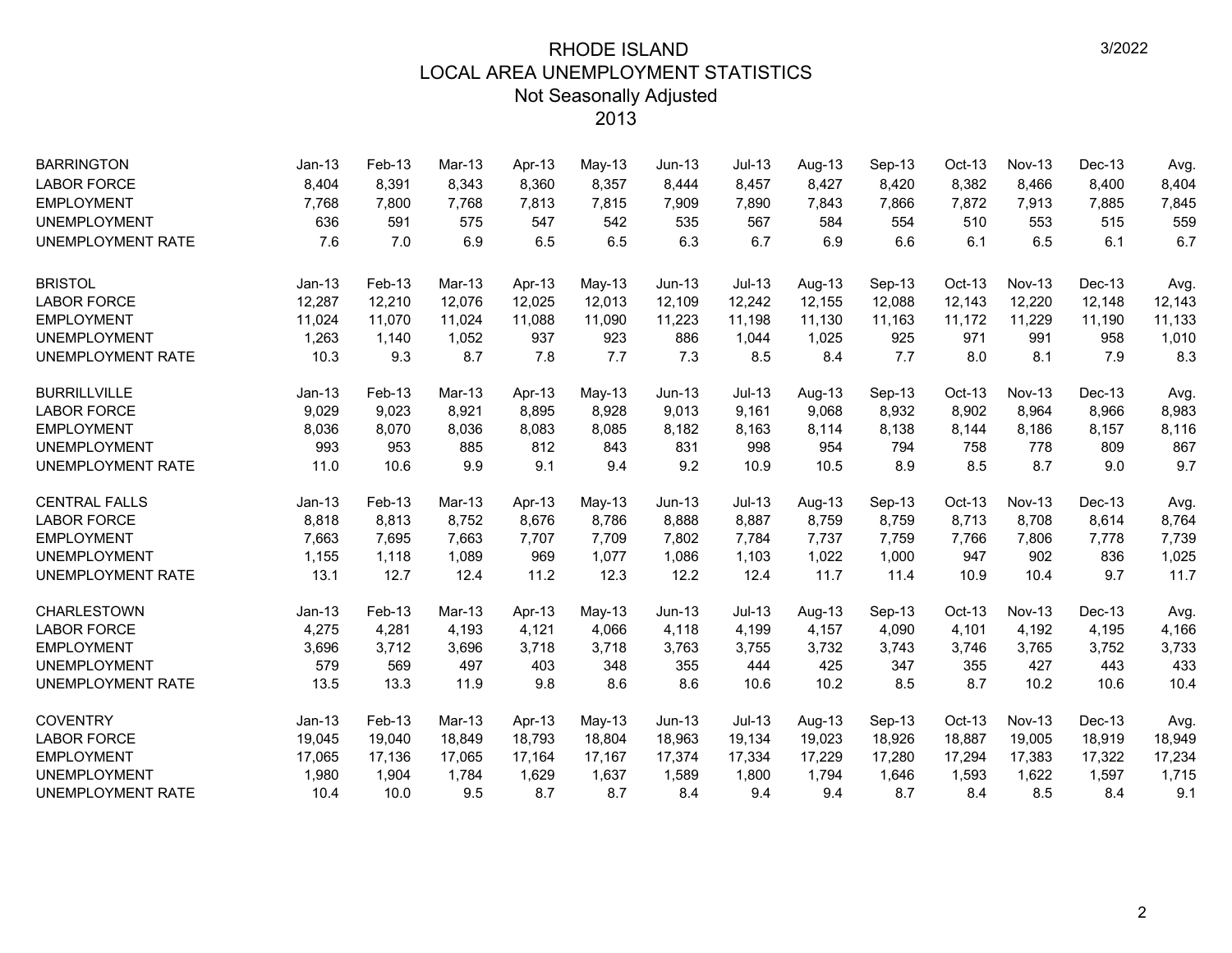| <b>CRANSTON</b>          | $Jan-13$ | Feb-13 | Mar-13   | Apr-13 | May-13   | Jun-13        | <b>Jul-13</b> | Aug-13 | Sep-13 | Oct-13   | <b>Nov-13</b> | Dec-13 | Avg.   |
|--------------------------|----------|--------|----------|--------|----------|---------------|---------------|--------|--------|----------|---------------|--------|--------|
| <b>LABOR FORCE</b>       | 41,666   | 41,532 | 41,157   | 41,241 | 41,454   | 42,086        | 42,020        | 41,721 | 41,737 | 41,562   | 41,641        | 41,356 | 41,597 |
| <b>EMPLOYMENT</b>        | 37,316   | 37,471 | 37,316   | 37,533 | 37,539   | 37,991        | 37,904        | 37,676 | 37,786 | 37,816   | 38,011        | 37,877 | 37,686 |
| <b>UNEMPLOYMENT</b>      | 4,350    | 4,061  | 3,841    | 3,708  | 3,915    | 4,095         | 4,116         | 4,045  | 3,951  | 3,746    | 3,630         | 3,479  | 3,911  |
| <b>UNEMPLOYMENT RATE</b> | 10.4     | 9.8    | 9.3      | 9.0    | 9.4      | 9.7           | 9.8           | 9.7    | 9.5    | 9.0      | 8.7           | 8.4    | 9.4    |
| <b>CUMBERLAND</b>        | $Jan-13$ | Feb-13 | $Mar-13$ | Apr-13 | $May-13$ | $Jun-13$      | $Jul-13$      | Aug-13 | Sep-13 | Oct-13   | <b>Nov-13</b> | Dec-13 | Avg.   |
| <b>LABOR FORCE</b>       | 19,322   | 19,377 | 19,209   | 19,225 | 19,264   | 19,483        | 19,602        | 19,458 | 19,298 | 19,365   | 19,419        | 19,331 | 19,362 |
| <b>EMPLOYMENT</b>        | 17,602   | 17,675 | 17.601   | 17,704 | 17,707   | 17,920        | 17,879        | 17,771 | 17,823 | 17,838   | 17,930        | 17,866 | 17,776 |
| <b>UNEMPLOYMENT</b>      | 1,720    | 1,702  | 1,608    | 1,521  | 1,557    | 1,563         | 1,723         | 1,687  | 1,475  | 1,527    | 1,489         | 1,465  | 1,586  |
| UNEMPLOYMENT RATE        | 8.9      | 8.8    | 8.4      | 7.9    | 8.1      | 8.0           | 8.8           | 8.7    | 7.6    | 7.9      | 7.7           | 7.6    | 8.2    |
| <b>EAST GREENWICH</b>    | $Jan-13$ | Feb-13 | Mar-13   | Apr-13 | May-13   | $Jun-13$      | $Jul-13$      | Aug-13 | Sep-13 | Oct-13   | $Nov-13$      | Dec-13 | Avg.   |
| <b>LABOR FORCE</b>       | 6,949    | 6,924  | 6,859    | 6,832  | 6,833    | 6,934         | 6,978         | 6,964  | 6,992  | 6,993    | 6,964         | 6,892  | 6,926  |
| <b>EMPLOYMENT</b>        | 6,259    | 6,285  | 6,259    | 6,295  | 6,297    | 6,372         | 6,358         | 6,319  | 6,338  | 6,343    | 6,376         | 6,353  | 6,321  |
| <b>UNEMPLOYMENT</b>      | 690      | 639    | 600      | 537    | 536      | 562           | 620           | 645    | 654    | 650      | 588           | 539    | 605    |
| UNEMPLOYMENT RATE        | 9.9      | 9.2    | 8.7      | 7.9    | 7.8      | 8.1           | 8.9           | 9.3    | 9.4    | 9.3      | 8.4           | 7.8    | 8.7    |
| <b>EAST PROVIDENCE</b>   | $Jan-13$ | Feb-13 | Mar-13   | Apr-13 | May-13   | <b>Jun-13</b> | $Jul-13$      | Aug-13 | Sep-13 | $Oct-13$ | $Nov-13$      | Dec-13 | Avg.   |
| <b>LABOR FORCE</b>       | 24,667   | 24,684 | 24,328   | 24,339 | 24,418   | 24,606        | 24,667        | 24,476 | 24,432 | 24,489   | 24,609        | 24,422 | 24,511 |
| <b>EMPLOYMENT</b>        | 21,847   | 21,938 | 21,847   | 21,974 | 21,978   | 22,243        | 22,192        | 22,058 | 22,123 | 22,140   | 22,254        | 22,176 | 22,064 |
| <b>UNEMPLOYMENT</b>      | 2,820    | 2,746  | 2,481    | 2,365  | 2,440    | 2,363         | 2,475         | 2,418  | 2,309  | 2,349    | 2,355         | 2,246  | 2,447  |
| UNEMPLOYMENT RATE        | 11.4     | 11.1   | 10.2     | 9.7    | 10.0     | 9.6           | 10.0          | 9.9    | 9.5    | 9.6      | 9.6           | 9.2    | 10.0   |
| <b>EXETER</b>            | $Jan-13$ | Feb-13 | Mar-13   | Apr-13 | $May-13$ | $Jun-13$      | $Jul-13$      | Aug-13 | Sep-13 | Oct-13   | <b>Nov-13</b> | Dec-13 | Avg.   |
| <b>LABOR FORCE</b>       | 3,972    | 3,941  | 3,886    | 3,895  | 3,907    | 3,963         | 3,991         | 3,962  | 3,904  | 3,895    | 3,938         | 3,919  | 3,931  |
| <b>EMPLOYMENT</b>        | 3,554    | 3,569  | 3,554    | 3,574  | 3,575    | 3,618         | 3,610         | 3,588  | 3,599  | 3,601    | 3,620         | 3,607  | 3,589  |
| <b>UNEMPLOYMENT</b>      | 418      | 372    | 332      | 321    | 332      | 345           | 381           | 374    | 305    | 294      | 318           | 312    | 342    |
| <b>UNEMPLOYMENT RATE</b> | 10.5     | 9.4    | 8.5      | 8.2    | 8.5      | 8.7           | 9.5           | 9.4    | 7.8    | 7.5      | 8.1           | 8.0    | 8.7    |
| <b>FOSTER</b>            | $Jan-13$ | Feb-13 | Mar-13   | Apr-13 | May-13   | $Jun-13$      | $Jul-13$      | Aug-13 | Sep-13 | Oct-13   | <b>Nov-13</b> | Dec-13 | Avg.   |
| <b>LABOR FORCE</b>       | 2,906    | 2,919  | 2,885    | 2,830  | 2,822    | 2,848         | 2,860         | 2,823  | 2,804  | 2,816    | 2,843         | 2,827  | 2,848  |
| <b>EMPLOYMENT</b>        | 2,565    | 2,575  | 2,565    | 2,580  | 2,580    | 2,611         | 2,605         | 2,590  | 2,597  | 2,599    | 2,613         | 2,603  | 2,590  |
| <b>UNEMPLOYMENT</b>      | 341      | 344    | 320      | 250    | 242      | 237           | 255           | 233    | 207    | 217      | 230           | 224    | 258    |
| <b>UNEMPLOYMENT RATE</b> | 11.7     | 11.8   | 11.1     | 8.8    | 8.6      | 8.3           | 8.9           | 8.3    | 7.4    | 7.7      | 8.1           | 7.9    | 9.1    |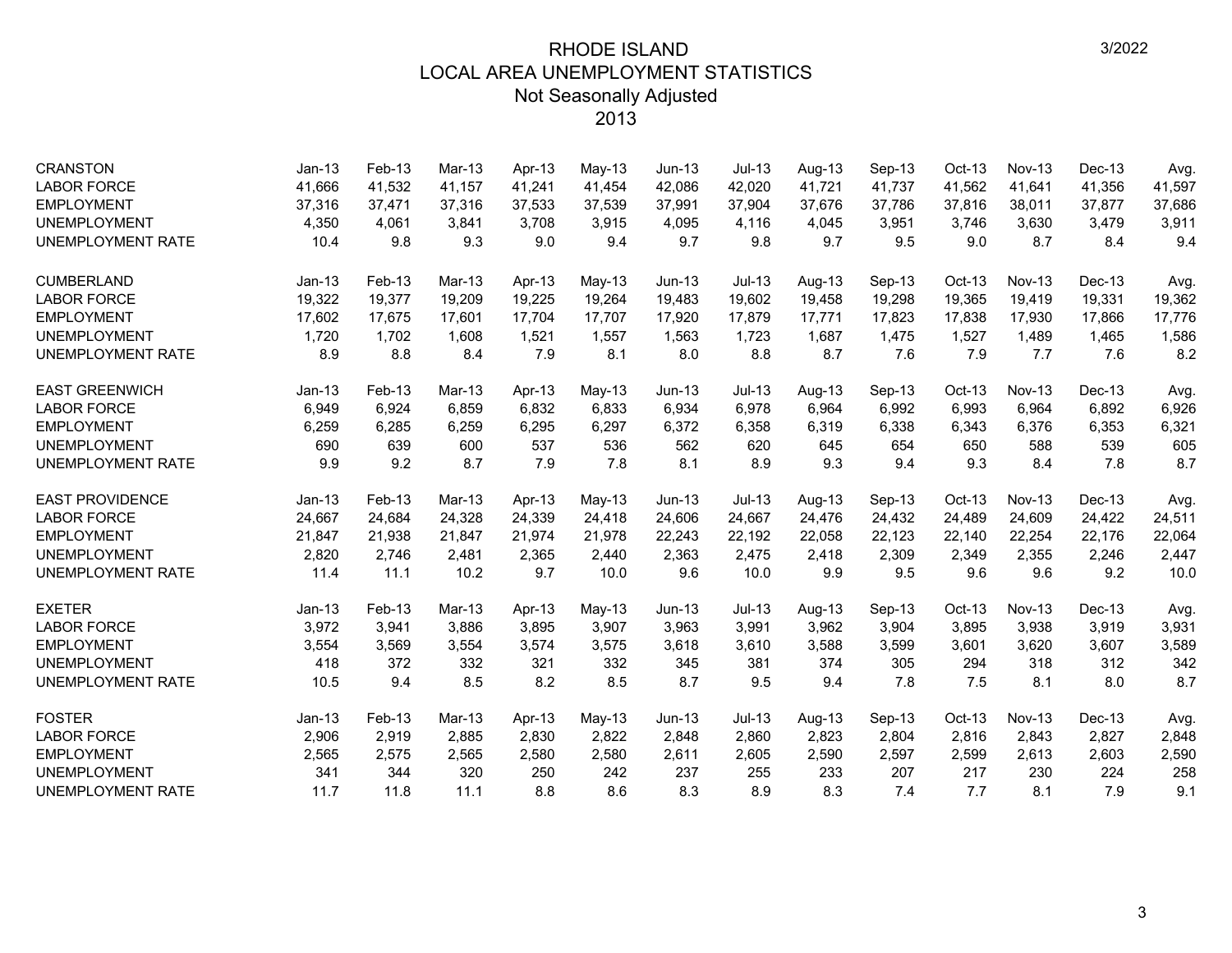| <b>GLOCESTER</b><br><b>LABOR FORCE</b><br><b>EMPLOYMENT</b><br><b>UNEMPLOYMENT</b> | $Jan-13$<br>5,948<br>5,412<br>536 | Feb-13<br>5,970<br>5,434<br>536 | $Mar-13$<br>5,895<br>5,412<br>483 | Apr-13<br>5,874<br>5,443<br>431 | May-13<br>5,865<br>5,444<br>421 | Jun-13<br>5,932<br>5,510<br>422 | $Jul-13$<br>5,955<br>5,497<br>458 | Aug-13<br>5,897<br>5,464<br>433 | Sep-13<br>5,874<br>5,480<br>394 | $Oct-13$<br>5,906<br>5,484<br>422 | <b>Nov-13</b><br>5,951<br>5,513<br>438 | Dec-13<br>5,916<br>5,493<br>423 | Avg.<br>5,916<br>5,466<br>450 |
|------------------------------------------------------------------------------------|-----------------------------------|---------------------------------|-----------------------------------|---------------------------------|---------------------------------|---------------------------------|-----------------------------------|---------------------------------|---------------------------------|-----------------------------------|----------------------------------------|---------------------------------|-------------------------------|
| <b>UNEMPLOYMENT RATE</b>                                                           | 9.0                               | 9.0                             | 8.2                               | 7.3                             | 7.2                             | 7.1                             | 7.7                               | 7.3                             | 6.7                             | 7.1                               | 7.4                                    | 7.2                             | 7.6                           |
| <b>HOPKINTON</b>                                                                   | $Jan-13$                          | Feb-13                          | Mar-13                            | Apr-13                          | $May-13$                        | $Jun-13$                        | $Jul-13$                          | Aug-13                          | Sep-13                          | $Oct-13$                          | $Nov-13$                               | Dec-13                          | Avg.                          |
| <b>LABOR FORCE</b>                                                                 | 4,940                             | 4,913                           | 4.850                             | 4,807                           | 4,812                           | 4,885                           | 5,030                             | 4,968                           | 4,853                           | 4,806                             | 4,838                                  | 4,822                           | 4,877                         |
| <b>EMPLOYMENT</b>                                                                  | 4,436                             | 4,431                           | 4,404                             | 4,436                           | 4,426                           | 4,492                           | 4,530                             | 4,466                           | 4,419                           | 4,376                             | 4,403                                  | 4,398                           | 4,435                         |
| <b>UNEMPLOYMENT</b>                                                                | 504                               | 482                             | 446                               | 371                             | 386                             | 393                             | 500                               | 502                             | 434                             | 430                               | 435                                    | 424                             | 442                           |
| <b>UNEMPLOYMENT RATE</b>                                                           | 10.2                              | 9.8                             | 9.2                               | 7.7                             | 8.0                             | 8.0                             | 9.9                               | 10.1                            | 8.9                             | 8.9                               | 9.0                                    | 8.8                             | 9.1                           |
| <b>JAMESTOWN</b>                                                                   | $Jan-13$                          | Feb-13                          | Mar-13                            | Apr-13                          | May-13                          | $Jun-13$                        | $Jul-13$                          | Aug-13                          | Sep-13                          | Oct-13                            | Nov-13                                 | Dec-13                          | Avg.                          |
| <b>LABOR FORCE</b>                                                                 | 3,230                             | 3,234                           | 3,196                             | 3,176                           | 3,186                           | 3,209                           | 3,209                             | 3,197                           | 3,199                           | 3,207                             | 3,226                                  | 3,201                           | 3,206                         |
| <b>EMPLOYMENT</b>                                                                  | 2,960                             | 2,972                           | 2,960                             | 2,977                           | 2,978                           | 3,014                           | 3,007                             | 2,989                           | 2,997                           | 3,000                             | 3,015                                  | 3,005                           | 2,990                         |
| <b>UNEMPLOYMENT</b>                                                                | 270                               | 262                             | 236                               | 199                             | 208                             | 195                             | 202                               | 208                             | 202                             | 207                               | 211                                    | 196                             | 216                           |
| <b>UNEMPLOYMENT RATE</b>                                                           | 8.4                               | 8.1                             | 7.4                               | 6.3                             | 6.5                             | 6.1                             | 6.3                               | 6.5                             | 6.3                             | 6.5                               | 6.5                                    | 6.1                             | 6.7                           |
| <b>JOHNSTON</b>                                                                    | $Jan-13$                          | Feb-13                          | Mar-13                            | Apr-13                          | May-13                          | $Jun-13$                        | $Jul-13$                          | Aug-13                          | Sep-13                          | Oct-13                            | $Nov-13$                               | Dec-13                          | Avg.                          |
| <b>LABOR FORCE</b>                                                                 | 15,803                            | 15,880                          | 15,728                            | 15,735                          | 15,825                          | 15,948                          | 16,010                            | 15,914                          | 15,806                          | 15,776                            | 15,779                                 | 15,695                          | 15,825                        |
| <b>EMPLOYMENT</b>                                                                  | 14,109                            | 14,168                          | 14,109                            | 14,191                          | 14,193                          | 14,364                          | 14,331                            | 14,245                          | 14,286                          | 14,298                            | 14,372                                 | 14,321                          | 14,249                        |
| <b>UNEMPLOYMENT</b>                                                                | 1,694                             | 1,712                           | 1,619                             | 1,544                           | 1,632                           | 1,584                           | 1,679                             | 1,669                           | 1,520                           | 1,478                             | 1,407                                  | 1,374                           | 1,576                         |
| <b>UNEMPLOYMENT RATE</b>                                                           | 10.7                              | 10.8                            | 10.3                              | 9.8                             | 10.3                            | 9.9                             | 10.5                              | 10.5                            | 9.6                             | 9.4                               | 8.9                                    | 8.8                             | 10.0                          |
| <b>LINCOLN</b>                                                                     | $Jan-13$                          | Feb-13                          | Mar-13                            | Apr-13                          | May-13                          | $Jun-13$                        | $Jul-13$                          | Aug-13                          | Sep-13                          | Oct-13                            | $Nov-13$                               | Dec-13                          | Avg.                          |
| <b>LABOR FORCE</b>                                                                 | 12,197                            | 12,170                          | 12.085                            | 12.124                          | 12,191                          | 12,321                          | 12,399                            | 12,305                          | 12,228                          | 12,200                            | 12.247                                 | 12,161                          | 12,219                        |
| <b>EMPLOYMENT</b>                                                                  | 11,094                            | 11,140                          | 11,094                            | 11,158                          | 11,160                          | 11,295                          | 11,269                            | 11,201                          | 11,233                          | 11,243                            | 11,300                                 | 11,261                          | 11,204                        |
| <b>UNEMPLOYMENT</b>                                                                | 1,103                             | 1,030                           | 991                               | 966                             | 1,031                           | 1,026                           | 1,130                             | 1,104                           | 995                             | 957                               | 947                                    | 900                             | 1,015                         |
| <b>UNEMPLOYMENT RATE</b>                                                           | 9.0                               | 8.5                             | 8.2                               | 8.0                             | 8.5                             | 8.3                             | 9.1                               | 9.0                             | 8.1                             | 7.8                               | 7.7                                    | 7.4                             | 8.3                           |
| <b>LITTLE COMPTON</b>                                                              | $Jan-13$                          | Feb-13                          | Mar-13                            | Apr-13                          | May-13                          | $Jun-13$                        | $Jul-13$                          | Aug-13                          | Sep-13                          | Oct-13                            | $Nov-13$                               | Dec-13                          | Avg.                          |
| <b>LABOR FORCE</b>                                                                 | 1,934                             | 1,926                           | 1,873                             | 1,872                           | 1,890                           | 1,906                           | 1,909                             | 1,889                           | 1,891                           | 1,900                             | 1,914                                  | 1,902                           | 1,900                         |
| <b>EMPLOYMENT</b>                                                                  | 1,724                             | 1,731                           | 1,724                             | 1,734                           | 1,735                           | 1,755                           | 1,751                             | 1,741                           | 1,746                           | 1,747                             | 1,756                                  | 1,750                           | 1,741                         |
| <b>UNEMPLOYMENT</b>                                                                | 210                               | 195                             | 149                               | 138                             | 155                             | 151                             | 158                               | 148                             | 145                             | 153                               | 158                                    | 152                             | 159                           |
| <b>UNEMPLOYMENT RATE</b>                                                           | 10.9                              | 10.1                            | 8.0                               | 7.4                             | 8.2                             | 7.9                             | 8.3                               | 7.8                             | 7.7                             | 8.1                               | 8.3                                    | 8.0                             | 8.4                           |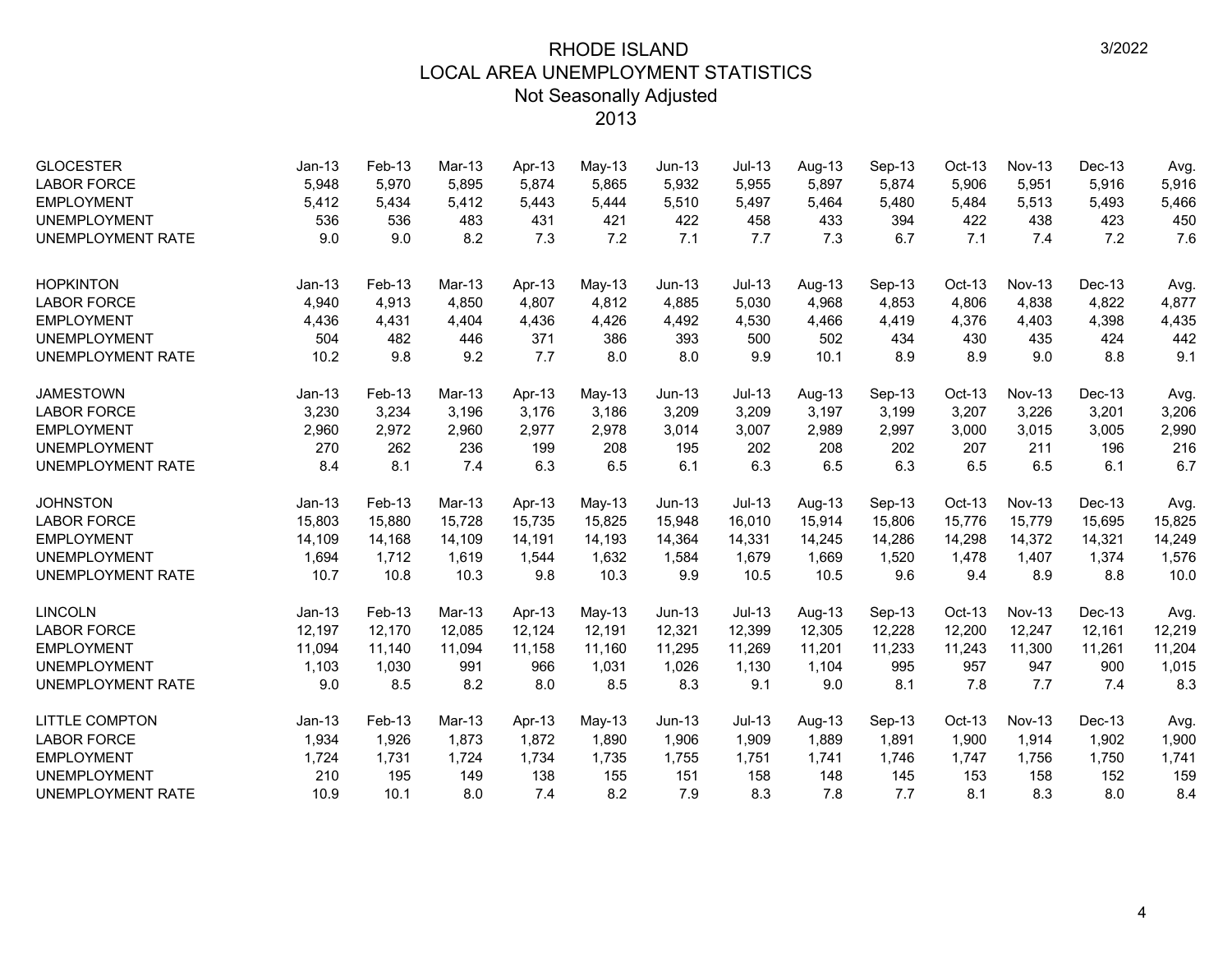| <b>MIDDLETOWN</b>        | $Jan-13$ | Feb-13 | $Mar-13$ | Apr-13 | $May-13$ | <b>Jun-13</b> | $Jul-13$ | Aug-13 | Sep-13 | $Oct-13$ | <b>Nov-13</b> | Dec-13 | Avg.   |
|--------------------------|----------|--------|----------|--------|----------|---------------|----------|--------|--------|----------|---------------|--------|--------|
| <b>LABOR FORCE</b>       | 8,259    | 8,209  | 8,103    | 8,018  | 7,934    | 8,053         | 8,058    | 8,004  | 7,987  | 8,046    | 8,158         | 8,127  | 8,080  |
| <b>EMPLOYMENT</b>        | 7,297    | 7,328  | 7,297    | 7,340  | 7,341    | 7,429         | 7,412    | 7,368  | 7,389  | 7,395    | 7,433         | 7,407  | 7,370  |
| <b>UNEMPLOYMENT</b>      | 962      | 881    | 806      | 678    | 593      | 624           | 646      | 636    | 598    | 651      | 725           | 720    | 710    |
| <b>UNEMPLOYMENT RATE</b> | 11.6     | 10.7   | 9.9      | 8.5    | 7.5      | 7.7           | 8.0      | 7.9    | 7.5    | 8.1      | 8.9           | 8.9    | 8.8    |
| <b>NARRAGANSETT</b>      | $Jan-13$ | Feb-13 | $Mar-13$ | Apr-13 | $May-13$ | $Jun-13$      | $Jul-13$ | Aug-13 | Sep-13 | Oct-13   | $Nov-13$      | Dec-13 | Avg.   |
| <b>LABOR FORCE</b>       | 9,161    | 9,159  | 9,042    | 9,033  | 9,033    | 9,105         | 9,120    | 9,050  | 9,017  | 9,073    | 9,178         | 9,158  | 9,094  |
| <b>EMPLOYMENT</b>        | 8,378    | 8,412  | 8,378    | 8,426  | 8,428    | 8,529         | 8,510    | 8,458  | 8,483  | 8,490    | 8,534         | 8,504  | 8,461  |
| <b>UNEMPLOYMENT</b>      | 783      | 747    | 664      | 607    | 605      | 576           | 610      | 592    | 534    | 583      | 644           | 654    | 633    |
| <b>UNEMPLOYMENT RATE</b> | 8.5      | 8.2    | 7.3      | 6.7    | 6.7      | 6.3           | 6.7      | 6.5    | 5.9    | 6.4      | 7.0           | 7.1    | 7.0    |
| <b>NEW SHOREHAM</b>      | $Jan-13$ | Feb-13 | Mar-13   | Apr-13 | May-13   | $Jun-13$      | $Jul-13$ | Aug-13 | Sep-13 | Oct-13   | Nov-13        | Dec-13 | Avg.   |
| <b>LABOR FORCE</b>       | 602      | 579    | 576      | 602    | 686      | 1,071         | 1,368    | 1,330  | 1,016  | 781      | 637           | 629    | 823    |
| <b>EMPLOYMENT</b>        | 389      | 375    | 387      | 447    | 559      | 950           | 1,262    | 1,230  | 915    | 684      | 490           | 476    | 680    |
| <b>UNEMPLOYMENT</b>      | 213      | 204    | 189      | 155    | 127      | 121           | 106      | 100    | 101    | 97       | 147           | 153    | 143    |
| <b>UNEMPLOYMENT RATE</b> | 35.4     | 35.2   | 32.8     | 25.7   | 18.5     | 11.3          | 7.7      | 7.5    | 9.9    | 12.4     | 23.1          | 24.3   | 17.4   |
| <b>NEWPORT</b>           | $Jan-13$ | Feb-13 | Mar-13   | Apr-13 | May-13   | $Jun-13$      | $Jul-13$ | Aug-13 | Sep-13 | Oct-13   | $Nov-13$      | Dec-13 | Avg.   |
| <b>LABOR FORCE</b>       | 13,933   | 13,778 | 13,539   | 13,425 | 13,325   | 13,449        | 13,479   | 13,467 | 13,418 | 13,429   | 13,634        | 13,600 | 13,540 |
| <b>EMPLOYMENT</b>        | 12,229   | 12,280 | 12,229   | 12,300 | 12,302   | 12,451        | 12,422   | 12,347 | 12,383 | 12,393   | 12,457        | 12,413 | 12,351 |
| <b>UNEMPLOYMENT</b>      | 1,704    | 1,498  | 1,310    | 1,125  | 1,023    | 998           | 1,057    | 1,120  | 1,035  | 1,036    | 1,177         | 1,187  | 1,189  |
| UNEMPLOYMENT RATE        | 12.2     | 10.9   | 9.7      | 8.4    | 7.7      | 7.4           | 7.8      | 8.3    | 7.7    | 7.7      | 8.6           | 8.7    | 8.8    |
| <b>NORTH KINGSTOWN</b>   | $Jan-13$ | Feb-13 | Mar-13   | Apr-13 | $May-13$ | $Jun-13$      | $Jul-13$ | Aug-13 | Sep-13 | Oct-13   | $Nov-13$      | Dec-13 | Avg.   |
| <b>LABOR FORCE</b>       | 14,771   | 14,721 | 14,538   | 14,548 | 14,548   | 14,697        | 14,696   | 14,630 | 14,646 | 14,610   | 14,731        | 14,645 | 14,648 |
| <b>EMPLOYMENT</b>        | 13,350   | 13,405 | 13,350   | 13,427 | 13,430   | 13,591        | 13,560   | 13,479 | 13,518 | 13,529   | 13,599        | 13,551 | 13,482 |
| <b>UNEMPLOYMENT</b>      | 1,421    | 1,316  | 1,188    | 1,121  | 1,118    | 1,106         | 1,136    | 1,151  | 1,128  | 1,081    | 1,132         | 1,094  | 1,166  |
| <b>UNEMPLOYMENT RATE</b> | 9.6      | 8.9    | 8.2      | 7.7    | 7.7      | 7.5           | 7.7      | 7.9    | 7.7    | 7.4      | 7.7           | 7.5    | 8.0    |
| <b>NORTH PROVIDENCE</b>  | $Jan-13$ | Feb-13 | Mar-13   | Apr-13 | May-13   | $Jun-13$      | $Jul-13$ | Aug-13 | Sep-13 | Oct-13   | $Nov-13$      | Dec-13 | Avg.   |
| <b>LABOR FORCE</b>       | 18,099   | 18,047 | 17,817   | 17,893 | 17,980   | 18,322        | 18,319   | 18,220 | 18,255 | 18,194   | 18,192        | 18,005 | 18,112 |
| <b>EMPLOYMENT</b>        | 16,236   | 16,304 | 16,236   | 16,330 | 16,333   | 16,530        | 16,492   | 16,393 | 16,441 | 16,454   | 16,539        | 16,480 | 16,397 |
| <b>UNEMPLOYMENT</b>      | 1,863    | 1,743  | 1,581    | 1,563  | 1,647    | 1,792         | 1,827    | 1,827  | 1,814  | 1,740    | 1,653         | 1,525  | 1,715  |
| <b>UNEMPLOYMENT RATE</b> | 10.3     | 9.7    | 8.9      | 8.7    | 9.2      | 9.8           | 10.0     | 10.0   | 9.9    | 9.6      | 9.1           | 8.5    | 9.5    |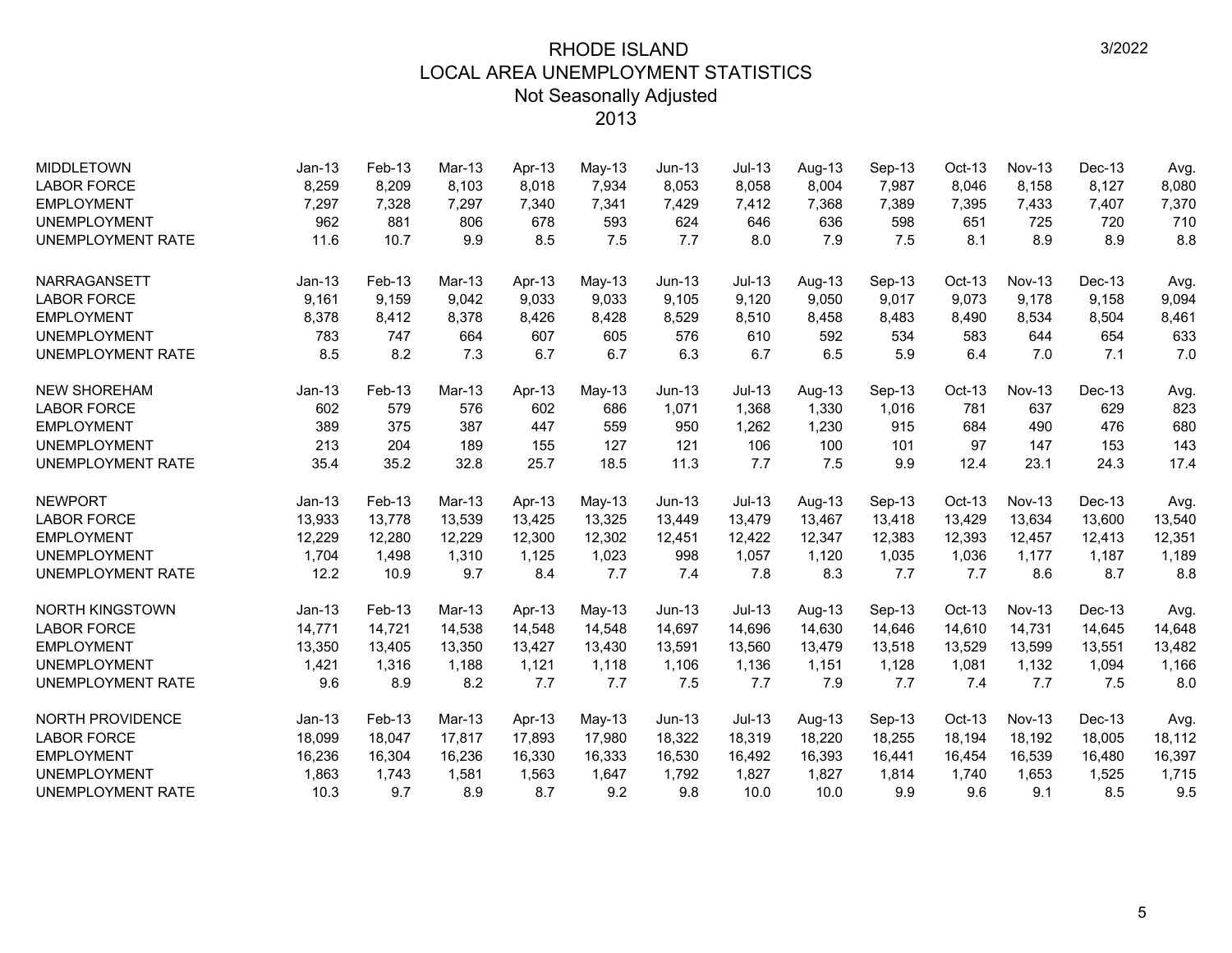| <b>NORTH SMITHFIELD</b>  | $Jan-13$ | Feb-13 | Mar-13   | Apr-13 | May-13   | $Jun-13$ | <b>Jul-13</b> | Aug-13 | Sep-13 | $Oct-13$ | <b>Nov-13</b> | Dec-13 | Avg.   |
|--------------------------|----------|--------|----------|--------|----------|----------|---------------|--------|--------|----------|---------------|--------|--------|
| <b>LABOR FORCE</b>       | 6,768    | 6,797  | 6.743    | 6,741  | 6,750    | 6.874    | 6.885         | 6.824  | 6,810  | 6,802    | 6,840         | 6,796  | 6.803  |
| <b>EMPLOYMENT</b>        | 6,183    | 6,209  | 6,183    | 6,219  | 6,220    | 6,295    | 6,281         | 6,243  | 6,261  | 6,266    | 6,299         | 6,276  | 6,245  |
| <b>UNEMPLOYMENT</b>      | 585      | 588    | 560      | 522    | 530      | 579      | 604           | 581    | 549    | 536      | 541           | 520    | 558    |
| <b>UNEMPLOYMENT RATE</b> | 8.6      | 8.7    | 8.3      | 7.7    | 7.9      | 8.4      | 8.8           | 8.5    | 8.1    | 7.9      | 7.9           | 7.7    | 8.2    |
| <b>PAWTUCKET</b>         | $Jan-13$ | Feb-13 | Mar-13   | Apr-13 | $May-13$ | $Jun-13$ | $Jul-13$      | Aug-13 | Sep-13 | Oct-13   | $Nov-13$      | Dec-13 | Avg.   |
| <b>LABOR FORCE</b>       | 36,820   | 36,782 | 36,522   | 36,556 | 36,730   | 37,224   | 37,236        | 37,065 | 37,023 | 37,019   | 37,097        | 36,765 | 36,903 |
| <b>EMPLOYMENT</b>        | 32,557   | 32,692 | 32,557   | 32,746 | 32,752   | 33,146   | 33,070        | 32,871 | 32,967 | 32,993   | 33,163        | 33,047 | 32,880 |
| <b>UNEMPLOYMENT</b>      | 4,263    | 4,090  | 3,965    | 3,810  | 3,978    | 4,078    | 4,166         | 4,194  | 4,056  | 4,026    | 3,934         | 3,718  | 4,023  |
| <b>UNEMPLOYMENT RATE</b> | 11.6     | 11.1   | 10.9     | 10.4   | 10.8     | 11.0     | 11.2          | 11.3   | 11.0   | 10.9     | 10.6          | 10.1   | 10.9   |
| <b>PORTSMOUTH</b>        | $Jan-13$ | Feb-13 | Mar-13   | Apr-13 | May-13   | Jun-13   | $Jul-13$      | Aug-13 | Sep-13 | Oct-13   | <b>Nov-13</b> | Dec-13 | Avg.   |
| <b>LABOR FORCE</b>       | 8,985    | 9,018  | 8,934    | 8,848  | 8,820    | 8,886    | 8,903         | 8,878  | 8,808  | 8,876    | 8,998         | 8,963  | 8,910  |
| <b>EMPLOYMENT</b>        | 8,051    | 8,085  | 8,051    | 8,098  | 8,099    | 8,197    | 8,178         | 8,129  | 8,153  | 8,159    | 8,201         | 8,172  | 8,131  |
| <b>UNEMPLOYMENT</b>      | 934      | 933    | 883      | 750    | 721      | 689      | 725           | 749    | 655    | 717      | 797           | 791    | 779    |
| <b>UNEMPLOYMENT RATE</b> | 10.4     | 10.3   | 9.9      | 8.5    | 8.2      | 7.8      | 8.1           | 8.4    | 7.4    | 8.1      | 8.9           | 8.8    | 8.7    |
| <b>PROVIDENCE</b>        | $Jan-13$ | Feb-13 | Mar-13   | Apr-13 | $May-13$ | $Jun-13$ | $Jul-13$      | Aug-13 | Sep-13 | Oct-13   | $Nov-13$      | Dec-13 | Avg.   |
| <b>LABOR FORCE</b>       | 87,079   | 86,616 | 86,106   | 86,068 | 86,890   | 88,310   | 88,527        | 87,456 | 87,200 | 87,012   | 87,068        | 86,559 | 87,075 |
| <b>EMPLOYMENT</b>        | 77,082   | 77,403 | 77,082   | 77,530 | 77,544   | 78,477   | 78,297        | 77,826 | 78,053 | 78,116   | 78,519        | 78,242 | 77,848 |
| <b>UNEMPLOYMENT</b>      | 9,997    | 9,213  | 9,024    | 8,538  | 9,346    | 9,833    | 10,230        | 9,630  | 9,147  | 8,896    | 8,549         | 8,317  | 9,227  |
| UNEMPLOYMENT RATE        | 11.5     | 10.6   | 10.5     | 9.9    | 10.8     | 11.1     | 11.6          | 11.0   | 10.5   | 10.2     | 9.8           | 9.6    | 10.6   |
| <b>RICHMOND</b>          | $Jan-13$ | Feb-13 | Mar-13   | Apr-13 | May-13   | $Jun-13$ | $Jul-13$      | Aug-13 | Sep-13 | Oct-13   | Nov-13        | Dec-13 | Avg.   |
| <b>LABOR FORCE</b>       | 4,211    | 4,214  | 4,162    | 4,150  | 4,156    | 4,221    | 4,280         | 4,235  | 4,217  | 4,198    | 4,224         | 4,209  | 4,206  |
| <b>EMPLOYMENT</b>        | 3,894    | 3,910  | 3,894    | 3,916  | 3,917    | 3,964    | 3,955         | 3,931  | 3,943  | 3,946    | 3,966         | 3,952  | 3,932  |
| <b>UNEMPLOYMENT</b>      | 317      | 304    | 268      | 234    | 239      | 257      | 325           | 304    | 274    | 252      | 258           | 257    | 274    |
| <b>UNEMPLOYMENT RATE</b> | 7.5      | 7.2    | 6.4      | 5.6    | 5.8      | 6.1      | 7.6           | 7.2    | 6.5    | 6.0      | 6.1           | 6.1    | 6.5    |
| <b>SCITUATE</b>          | $Jan-13$ | Feb-13 | $Mar-13$ | Apr-13 | $May-13$ | $Jun-13$ | $Jul-13$      | Aug-13 | Sep-13 | $Oct-13$ | $Nov-13$      | Dec-13 | Avg.   |
| <b>LABOR FORCE</b>       | 6,164    | 6,184  | 6,141    | 6,081  | 6,143    | 6,205    | 6,272         | 6,236  | 6,152  | 6,123    | 6,132         | 6,100  | 6,161  |
| <b>EMPLOYMENT</b>        | 5,536    | 5,559  | 5,536    | 5,568  | 5,569    | 5,636    | 5,623         | 5,589  | 5,605  | 5,610    | 5,639         | 5,619  | 5,591  |
| <b>UNEMPLOYMENT</b>      | 628      | 625    | 605      | 513    | 574      | 569      | 649           | 647    | 547    | 513      | 493           | 481    | 570    |
| <b>UNEMPLOYMENT RATE</b> | 10.2     | 10.1   | 9.9      | 8.4    | 9.3      | 9.2      | 10.3          | 10.4   | 8.9    | 8.4      | 8.0           | 7.9    | 9.3    |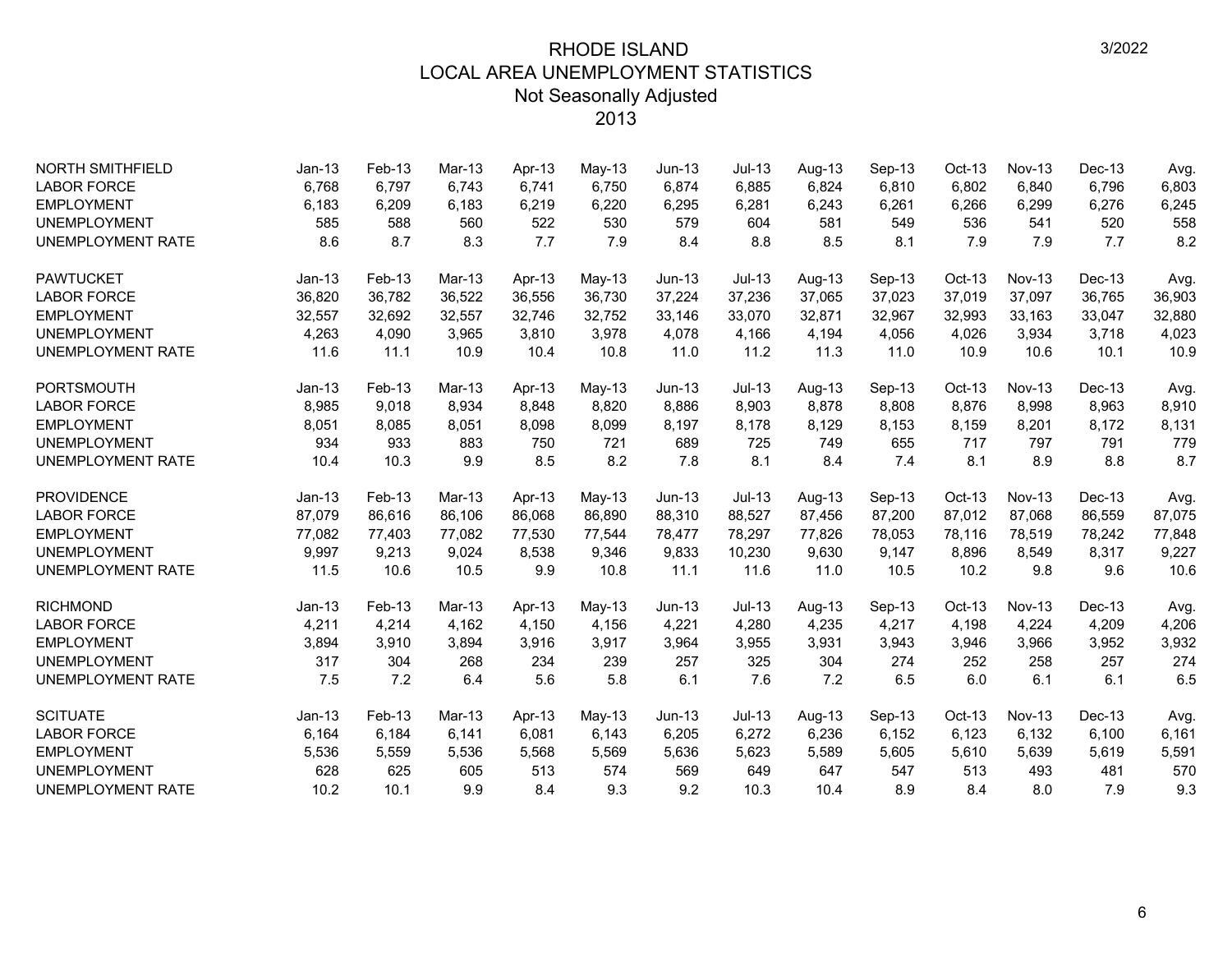| <b>SMITHFIELD</b>        | $Jan-13$ | Feb-13 | $Mar-13$ | Apr-13 | May-13   | $Jun-13$ | $Jul-13$ | Aug-13 | Sep-13 | $Oct-13$ | <b>Nov-13</b> | Dec-13 | Avg.   |
|--------------------------|----------|--------|----------|--------|----------|----------|----------|--------|--------|----------|---------------|--------|--------|
| <b>LABOR FORCE</b>       | 11,305   | 11,294 | 11,216   | 11,187 | 11,215   | 11,371   | 11,428   | 11,355 | 11,263 | 11,314   | 11,363        | 11,286 | 11,300 |
| <b>EMPLOYMENT</b>        | 10,228   | 10,270 | 10,228   | 10,287 | 10,289   | 10,413   | 10,389   | 10,326 | 10,356 | 10,365   | 10,418        | 10,382 | 10,329 |
| <b>UNEMPLOYMENT</b>      | 1,077    | 1,024  | 988      | 900    | 926      | 958      | 1,039    | 1,029  | 907    | 949      | 945           | 904    | 971    |
| <b>UNEMPLOYMENT RATE</b> | 9.5      | 9.1    | 8.8      | 8.0    | 8.3      | 8.4      | 9.1      | 9.1    | 8.1    | 8.4      | 8.3           | 8.0    | 8.6    |
| <b>SOUTH KINGSTOWN</b>   | $Jan-13$ | Feb-13 | $Mar-13$ | Apr-13 | $May-13$ | $Jun-13$ | $Jul-13$ | Aug-13 | Sep-13 | Oct-13   | <b>Nov-13</b> | Dec-13 | Avg.   |
| <b>LABOR FORCE</b>       | 16,670   | 16,512 | 16,454   | 16,383 | 16,414   | 16,676   | 16,850   | 16,678 | 16,416 | 16,416   | 16,606        | 16,574 | 16,554 |
| <b>EMPLOYMENT</b>        | 14,931   | 14,993 | 14,931   | 15,017 | 15,020   | 15,201   | 15,166   | 15,075 | 15,119 | 15,131   | 15,209        | 15,155 | 15,079 |
| <b>UNEMPLOYMENT</b>      | 1,739    | 1,519  | 1,523    | 1,366  | 1,394    | 1,475    | 1,684    | 1,603  | 1,297  | 1,285    | 1,397         | 1,419  | 1,475  |
| <b>UNEMPLOYMENT RATE</b> | 10.4     | 9.2    | 9.3      | 8.3    | 8.5      | 8.8      | 10.0     | 9.6    | 7.9    | 7.8      | 8.4           | 8.6    | 8.9    |
| <b>TIVERTON</b>          | $Jan-13$ | Feb-13 | $Mar-13$ | Apr-13 | May-13   | $Jun-13$ | $Jul-13$ | Aug-13 | Sep-13 | Oct-13   | <b>Nov-13</b> | Dec-13 | Avg.   |
| <b>LABOR FORCE</b>       | 8,947    | 8,913  | 8,787    | 8,748  | 8,725    | 8,808    | 8,906    | 8,848  | 8,730  | 8,805    | 8,889         | 8,826  | 8,828  |
| <b>EMPLOYMENT</b>        | 7,937    | 7,970  | 7,937    | 7,983  | 7,985    | 8,081    | 8,062    | 8,014  | 8,037  | 8,044    | 8,085         | 8,057  | 8,016  |
| <b>UNEMPLOYMENT</b>      | 1,010    | 943    | 850      | 765    | 740      | 727      | 844      | 834    | 693    | 761      | 804           | 769    | 812    |
| <b>UNEMPLOYMENT RATE</b> | 11.3     | 10.6   | 9.7      | 8.7    | 8.5      | 8.3      | 9.5      | 9.4    | 7.9    | 8.6      | 9.0           | 8.7    | 9.2    |
| <b>WARREN</b>            | $Jan-13$ | Feb-13 | $Mar-13$ | Apr-13 | May-13   | $Jun-13$ | $Jul-13$ | Aug-13 | Sep-13 | Oct-13   | <b>Nov-13</b> | Dec-13 | Avg.   |
| <b>LABOR FORCE</b>       | 5,876    | 5,866  | 5,775    | 5,753  | 5,726    | 5,758    | 5,798    | 5,775  | 5,812  | 5,807    | 5,800         | 5,745  | 5,791  |
| <b>EMPLOYMENT</b>        | 5,175    | 5,196  | 5,175    | 5,205  | 5,206    | 5,268    | 5,256    | 5,225  | 5,240  | 5,244    | 5,271         | 5,253  | 5,226  |
| <b>UNEMPLOYMENT</b>      | 701      | 670    | 600      | 548    | 520      | 490      | 542      | 550    | 572    | 563      | 529           | 492    | 565    |
| <b>UNEMPLOYMENT RATE</b> | 11.9     | 11.4   | 10.4     | 9.5    | 9.1      | 8.5      | 9.3      | 9.5    | 9.8    | 9.7      | 9.1           | 8.6    | 9.8    |
| <b>WARWICK</b>           | $Jan-13$ | Feb-13 | Mar-13   | Apr-13 | May-13   | $Jun-13$ | $Jul-13$ | Aug-13 | Sep-13 | Oct-13   | <b>Nov-13</b> | Dec-13 | Avg.   |
| <b>LABOR FORCE</b>       | 46,567   | 46,546 | 46,148   | 46,285 | 46,482   | 46,957   | 46,970   | 46,779 | 46,752 | 46,746   | 46,899        | 46,473 | 46,633 |
| <b>EMPLOYMENT</b>        | 42,206   | 42,382 | 42,206   | 42,452 | 42,459   | 42,970   | 42.871   | 42.613 | 42,738 | 42,772   | 42,993        | 42,841 | 42,625 |
| <b>UNEMPLOYMENT</b>      | 4,361    | 4,164  | 3,942    | 3,833  | 4,023    | 3,987    | 4,099    | 4,166  | 4,014  | 3,974    | 3,906         | 3,632  | 4,008  |
| <b>UNEMPLOYMENT RATE</b> | 9.4      | 8.9    | 8.5      | 8.3    | 8.7      | 8.5      | 8.7      | 8.9    | 8.6    | 8.5      | 8.3           | 7.8    | 8.6    |
| <b>WEST GREENWICH</b>    | $Jan-13$ | Feb-13 | Mar-13   | Apr-13 | $May-13$ | $Jun-13$ | $Jul-13$ | Aug-13 | Sep-13 | Oct-13   | <b>Nov-13</b> | Dec-13 | Avg.   |
| <b>LABOR FORCE</b>       | 3,229    | 3,249  | 3,232    | 3,180  | 3,211    | 3,221    | 3,277    | 3,256  | 3,234  | 3,253    | 3,223         | 3,217  | 3,232  |
| <b>EMPLOYMENT</b>        | 2,902    | 2,914  | 2,902    | 2,919  | 2,919    | 2,954    | 2,948    | 2,930  | 2,939  | 2,941    | 2,956         | 2,946  | 2,931  |
| <b>UNEMPLOYMENT</b>      | 327      | 335    | 330      | 261    | 292      | 267      | 329      | 326    | 295    | 312      | 267           | 271    | 301    |
| <b>UNEMPLOYMENT RATE</b> | 10.1     | 10.3   | 10.2     | 8.2    | 9.1      | 8.3      | 10.0     | 10.0   | 9.1    | 9.6      | 8.3           | 8.4    | 9.3    |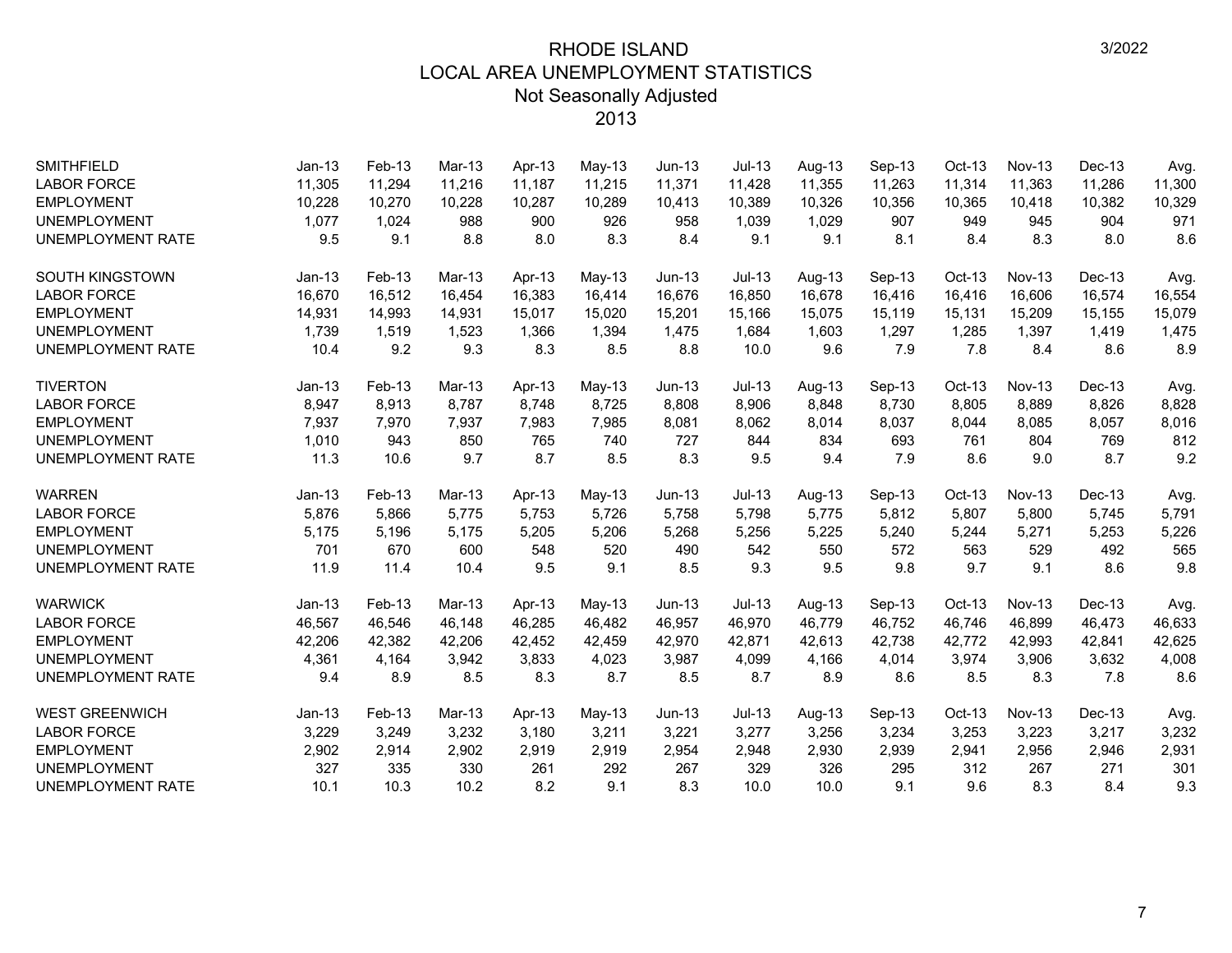| <b>WEST WARWICK</b>      | $Jan-13$ | Feb-13 | Mar-13 | Apr-13 | May-13   | $Jun-13$ | <b>Jul-13</b> | Aug-13 | Sep-13 | Oct-13 | <b>Nov-13</b> | Dec-13 | Avg.   |
|--------------------------|----------|--------|--------|--------|----------|----------|---------------|--------|--------|--------|---------------|--------|--------|
| <b>LABOR FORCE</b>       | 16,530   | 16,564 | 16,362 | 16,269 | 16,261   | 16,399   | 16,390        | 16,385 | 16,435 | 16,390 | 16,461        | 16,411 | 16,405 |
| <b>EMPLOYMENT</b>        | 14,637   | 14,698 | 14,637 | 14,722 | 14,724   | 14,902   | 14,867        | 14,778 | 14,821 | 14,833 | 14,909        | 14,857 | 14,782 |
| <b>UNEMPLOYMENT</b>      | 1,893    | 1,866  | 1,725  | 1,547  | 1,537    | 1,497    | 1,523         | 1,607  | 1,614  | 1,557  | 1,552         | 1,554  | 1,623  |
| UNEMPLOYMENT RATE        | 11.5     | 11.3   | 10.5   | 9.5    | 9.5      | 9.1      | 9.3           | 9.8    | 9.8    | 9.5    | 9.4           | 9.5    | 9.9    |
| WESTERLY                 | $Jan-13$ | Feb-13 | Mar-13 | Apr-13 | May-13   | $Jun-13$ | $Jul-13$      | Aug-13 | Sep-13 | Oct-13 | <b>Nov-13</b> | Dec-13 | Avg.   |
| <b>LABOR FORCE</b>       | 11,976   | 11,914 | 11,754 | 11,760 | 11,775   | 11,941   | 11,984        | 11,846 | 11,693 | 11,597 | 11,691        | 11,651 | 11,799 |
| <b>EMPLOYMENT</b>        | 10,525   | 10,513 | 10.450 | 10,525 | 10,502   | 10,659   | 10.747        | 10,598 | 10,485 | 10,384 | 10,447        | 10,435 | 10,523 |
| <b>UNEMPLOYMENT</b>      | 1,451    | 1,401  | 1,304  | 1,235  | 1,273    | 1.282    | 1,237         | 1,248  | 1,208  | 1,213  | 1.244         | 1,216  | 1,276  |
| UNEMPLOYMENT RATE        | 12.1     | 11.8   | 11.1   | 10.5   | 10.8     | 10.7     | 10.3          | 10.5   | 10.3   | 10.5   | 10.6          | 10.4   | 10.8   |
| <b>WOONSOCKET</b>        | $Jan-13$ | Feb-13 | Mar-13 | Apr-13 | May-13   | $Jun-13$ | $Jul-13$      | Aug-13 | Sep-13 | Oct-13 | Nov-13        | Dec-13 | Avg.   |
| <b>LABOR FORCE</b>       | 19,405   | 19,353 | 19,208 | 19,277 | 19,296   | 19,584   | 19,521        | 19,336 | 19,249 | 19,246 | 19,215        | 19,174 | 19,322 |
| <b>EMPLOYMENT</b>        | 16,818   | 16.888 | 16.818 | 16,916 | 16,919   | 17,122   | 17,083        | 16,980 | 17.030 | 17,044 | 17,131        | 17.071 | 16,985 |
| <b>UNEMPLOYMENT</b>      | 2,587    | 2,465  | 2,390  | 2,361  | 2,377    | 2,462    | 2,438         | 2,356  | 2,219  | 2,202  | 2,084         | 2,103  | 2,337  |
| UNEMPLOYMENT RATE        | 13.3     | 12.7   | 12.4   | 12.2   | 12.3     | 12.6     | 12.5          | 12.2   | 11.5   | 11.4   | 10.8          | 11.0   | 12.1   |
| <b>BRISTOL COUNTY</b>    | $Jan-13$ | Feb-13 | Mar-13 | Apr-13 | May-13   | $Jun-13$ | $Jul-13$      | Aug-13 | Sep-13 | Oct-13 | <b>Nov-13</b> | Dec-13 | Avg.   |
| <b>LABOR FORCE</b>       | 26,567   | 26,467 | 26,194 | 26,138 | 26,096   | 26,311   | 26,497        | 26,357 | 26,320 | 26,332 | 26,486        | 26,293 | 26,338 |
| <b>EMPLOYMENT</b>        | 23,967   | 24,066 | 23,967 | 24,106 | 24,111   | 24,400   | 24,344        | 24,198 | 24,269 | 24,288 | 24,413        | 24,328 | 24,205 |
| <b>UNEMPLOYMENT</b>      | 2,600    | 2,401  | 2,227  | 2,032  | 1,985    | 1,911    | 2,153         | 2,159  | 2,051  | 2,044  | 2,073         | 1,965  | 2,133  |
| UNEMPLOYMENT RATE        | 9.8      | 9.1    | 8.5    | 7.8    | 7.6      | 7.3      | 8.1           | 8.2    | 7.8    | 7.8    | 7.8           | 7.5    | 8.1    |
| <b>KENT COUNTY</b>       | $Jan-13$ | Feb-13 | Mar-13 | Apr-13 | $May-13$ | $Jun-13$ | $Jul-13$      | Aug-13 | Sep-13 | Oct-13 | <b>Nov-13</b> | Dec-13 | Avg.   |
| <b>LABOR FORCE</b>       | 92,320   | 92,323 | 91,450 | 91,359 | 91,591   | 92,474   | 92,749        | 92,407 | 92,339 | 92,269 | 92,552        | 91,912 | 92,146 |
| <b>EMPLOYMENT</b>        | 83,069   | 83,415 | 83,069 | 83,552 | 83,566   | 84,572   | 84,378        | 83,869 | 84,116 | 84,183 | 84,617        | 84,319 | 83,894 |
| <b>UNEMPLOYMENT</b>      | 9,251    | 8,908  | 8,381  | 7,807  | 8,025    | 7,902    | 8,371         | 8,538  | 8,223  | 8,086  | 7,935         | 7,593  | 8,252  |
| <b>UNEMPLOYMENT RATE</b> | 10.0     | 9.6    | 9.2    | 8.5    | 8.8      | 8.5      | 9.0           | 9.2    | 8.9    | 8.8    | 8.6           | 8.3    | 9.0    |